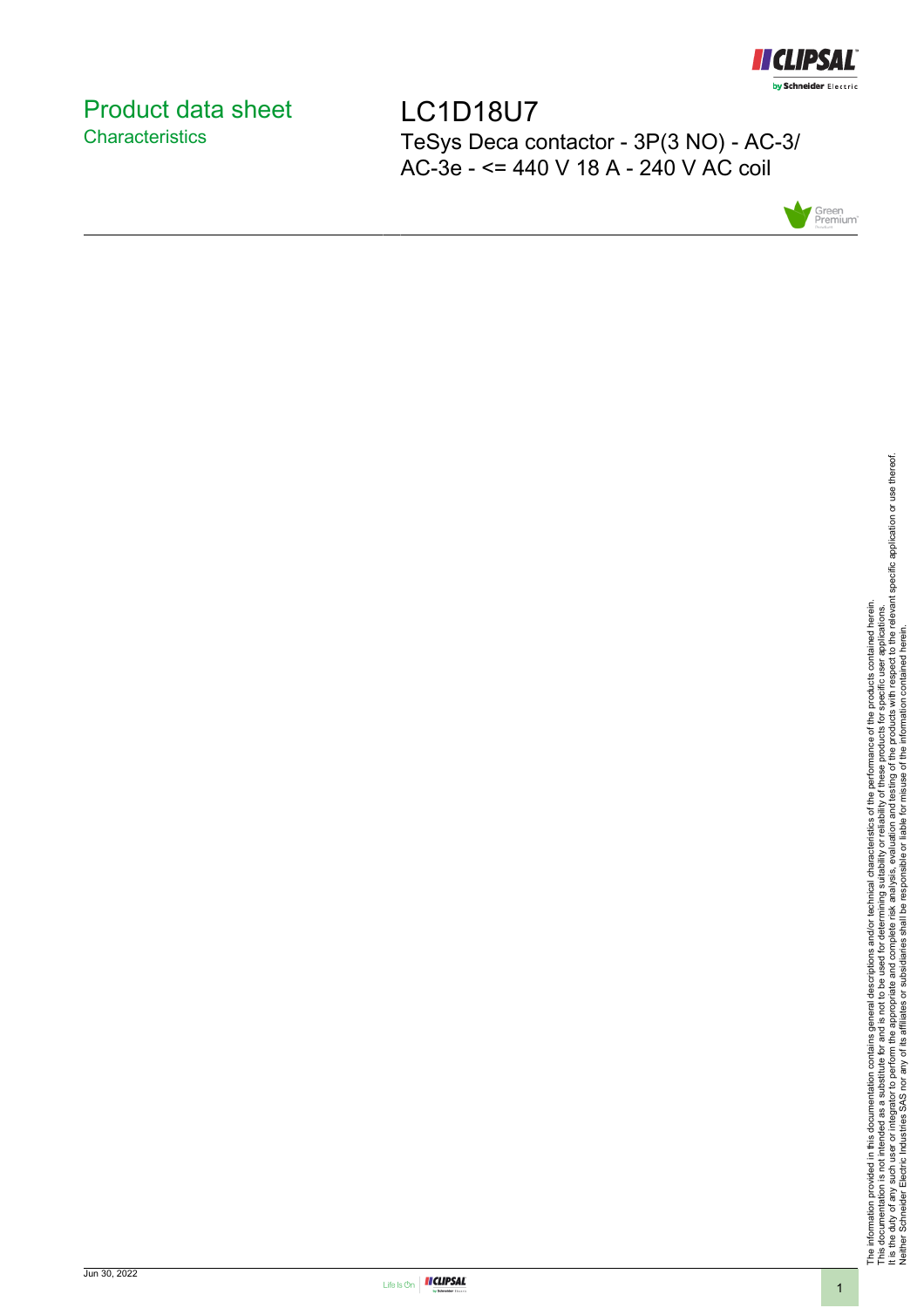

| Main                                           |                                                                                                                                                                                                                                                                                                                                                                                                                                               |
|------------------------------------------------|-----------------------------------------------------------------------------------------------------------------------------------------------------------------------------------------------------------------------------------------------------------------------------------------------------------------------------------------------------------------------------------------------------------------------------------------------|
| Range                                          | TeSys<br><b>TeSys Deca</b>                                                                                                                                                                                                                                                                                                                                                                                                                    |
| Product name                                   | TeSys D<br><b>TeSys Deca</b>                                                                                                                                                                                                                                                                                                                                                                                                                  |
| Product or component<br>type                   | Contactor                                                                                                                                                                                                                                                                                                                                                                                                                                     |
| Device short name                              | LC <sub>1</sub> D                                                                                                                                                                                                                                                                                                                                                                                                                             |
| Contactor application                          | Motor control<br>Resistive load                                                                                                                                                                                                                                                                                                                                                                                                               |
| Utilisation category                           | $AC-3$<br>$AC-1$<br>$AC-4$<br>AC-3e                                                                                                                                                                                                                                                                                                                                                                                                           |
| Poles description                              | 3P                                                                                                                                                                                                                                                                                                                                                                                                                                            |
| Power pole contact<br>composition              | 3 NO                                                                                                                                                                                                                                                                                                                                                                                                                                          |
| [Ue] rated operational<br>voltage              | Power circuit: <= 690 V AC 25400 Hz<br>Power circuit: $\leq$ 300 V DC                                                                                                                                                                                                                                                                                                                                                                         |
| [le] rated operational<br>current              | 18 A (at <60 °C) at <= 440 V AC AC-3 for power<br>circuit<br>32 A (at <60 °C) at <= 440 V AC AC-1 for power<br>circuit<br>18 A (at <60 °C) at <= 440 V AC AC-3e for power<br>circuit                                                                                                                                                                                                                                                          |
| Motor power kW                                 | 4 KW at 220230 V AC 50/60 Hz (AC-3)<br>7.5 KW at 380400 V AC 50/60 Hz (AC-3)<br>9 KW at 415440 V AC 50/60 Hz (AC-3)<br>10 KW at 500 V AC 50/60 Hz (AC-3)<br>10 KW at 660690 V AC 50/60 Hz (AC-3)<br>4 KW at 400 V AC 50/60 Hz (AC-4)<br>4 KW at 220230 V AC 50/60 Hz (AC-3e)<br>7.5 KW at 380400 V AC 50/60 Hz (AC-3e)<br>9 KW at 415440 V AC 50/60 Hz (AC-3e)<br>10 KW at 500 V AC 50/60 Hz (AC-3e)<br>10 kW at 660690 V AC 50/60 Hz (AC-3e) |
| Motor power HP (UL /<br>CSA)                   | 1 Hp at 115 V AC 50/60 Hz for 1 phase motors<br>3 Hp at 230/240 V AC 50/60 Hz for 1 phase motors<br>5 Hp at 200/208 V AC 50/60 Hz for 3 phases motors<br>5 Hp at 230/240 V AC 50/60 Hz for 3 phases motors<br>10 Hp at 460/480 V AC 50/60 Hz for 3 phases<br>motors<br>15 hp at 575/600 V AC 50/60 Hz for 3 phases motors                                                                                                                     |
| Control circuit type                           | AC at 50/60 Hz                                                                                                                                                                                                                                                                                                                                                                                                                                |
| [Uc] control circuit<br>voltage                | 240 V AC 50/60 Hz                                                                                                                                                                                                                                                                                                                                                                                                                             |
| Auxiliary contact<br>composition               | 1 NO + 1 NC                                                                                                                                                                                                                                                                                                                                                                                                                                   |
| [Uimp] rated impulse<br>withstand voltage      | 6 kV conforming to IEC 60947                                                                                                                                                                                                                                                                                                                                                                                                                  |
| Overvoltage category                           | Ш                                                                                                                                                                                                                                                                                                                                                                                                                                             |
| [Ith] conventional free<br>air thermal current | 10 A (at 60 °C) for signalling circuit<br>32 A (at 60 °C) for power circuit                                                                                                                                                                                                                                                                                                                                                                   |
| Irms rated making<br>capacity                  | 140 A AC for signalling circuit conforming to IEC<br>60947-5-1<br>250 A DC for signalling circuit conforming to IEC<br>60947-5-1<br>300 A at 440 V for power circuit conforming to IEC<br>60947                                                                                                                                                                                                                                               |
| Rated breaking capacity                        | 300 A at 440 V for power circuit conforming to IEC<br>60947                                                                                                                                                                                                                                                                                                                                                                                   |
| [Icw] rated short-time<br>withstand current    | 145 A 40 °C - 10 s for power circuit<br>240 A 40 °C - 1 s for power circuit<br>40 A 40 °C - 10 min for power circuit<br>84 A 40 °C - 1 min for power circuit<br>100 A - 1 s for signalling circuit<br>120 A - 500 ms for signalling circuit<br>140 A - 100 ms for signalling circuit                                                                                                                                                          |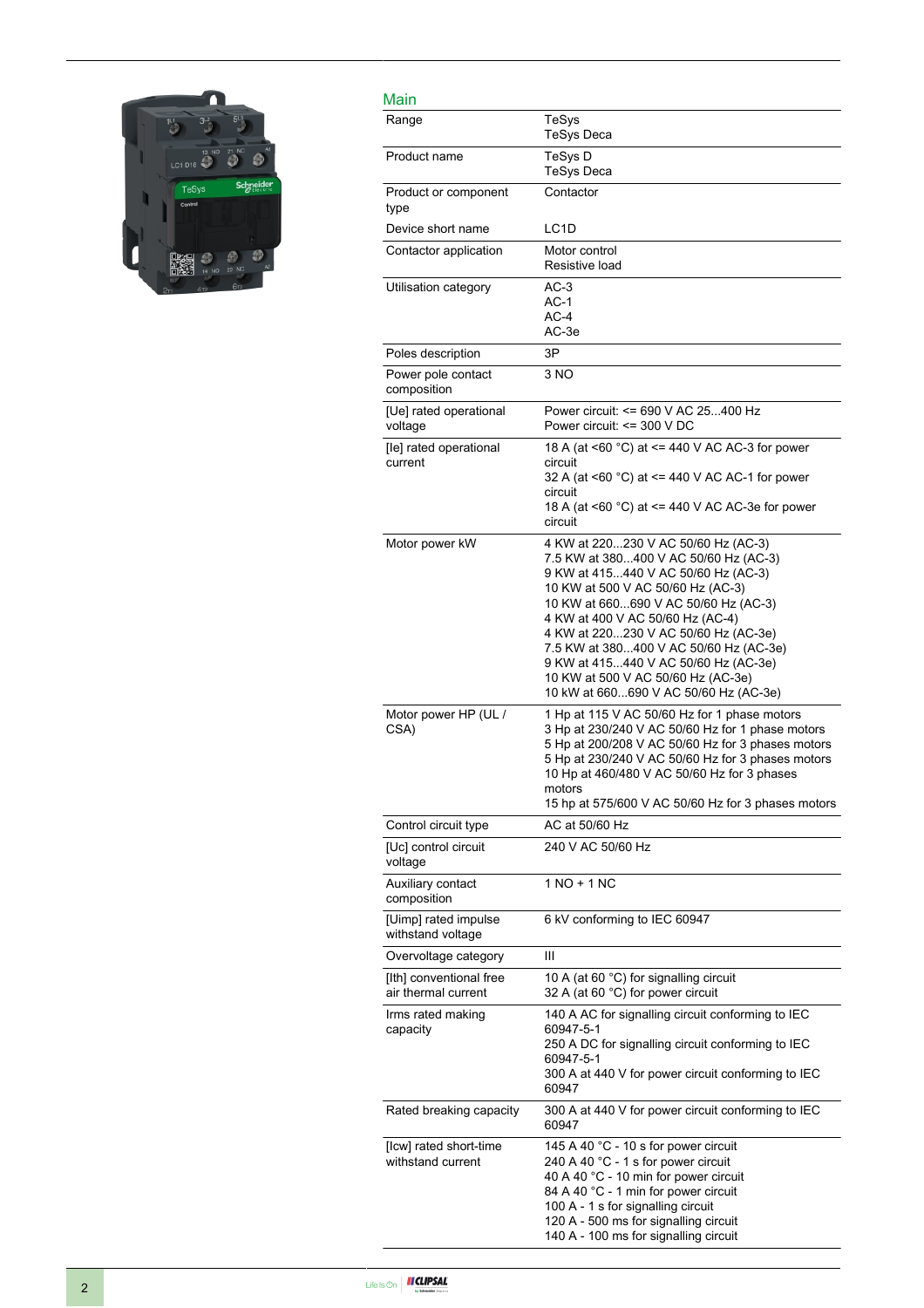| Associated fuse rating           | 10 A gG for signalling circuit conforming to IEC<br>60947-5-1<br>50 A gG at <= 690 V coordination type 1 for power<br>circuit<br>35 A gG at <= 690 V coordination type 2 for power<br>circuit                                                                                                                                                                                                                                                                                                                                                                                                                                                                                                                                                                                                                                                                                                                                                                                                                                                                                                                                                                                                                                                       |
|----------------------------------|-----------------------------------------------------------------------------------------------------------------------------------------------------------------------------------------------------------------------------------------------------------------------------------------------------------------------------------------------------------------------------------------------------------------------------------------------------------------------------------------------------------------------------------------------------------------------------------------------------------------------------------------------------------------------------------------------------------------------------------------------------------------------------------------------------------------------------------------------------------------------------------------------------------------------------------------------------------------------------------------------------------------------------------------------------------------------------------------------------------------------------------------------------------------------------------------------------------------------------------------------------|
| Average impedance                | 2.5 mOhm - Ith 32 A 50 Hz for power circuit                                                                                                                                                                                                                                                                                                                                                                                                                                                                                                                                                                                                                                                                                                                                                                                                                                                                                                                                                                                                                                                                                                                                                                                                         |
| [Ui] rated insulation<br>voltage | Power circuit: 690 V conforming to IEC 60947-4-1<br>Power circuit: 600 V CSA certified<br>Power circuit: 600 V UL certified<br>Signalling circuit: 690 V conforming to IEC 60947-1<br>Signalling circuit: 600 V CSA certified<br>Signalling circuit: 600 V UL certified                                                                                                                                                                                                                                                                                                                                                                                                                                                                                                                                                                                                                                                                                                                                                                                                                                                                                                                                                                             |
| Electrical durability            | 1.65 Mcycles 18 A AC-3 at Ue <= 440 V<br>1 Mcycles 32 A AC-1 at Ue <= 440 V<br>1.65 Mcycles 18 A AC-3e at Ue <= 440 V                                                                                                                                                                                                                                                                                                                                                                                                                                                                                                                                                                                                                                                                                                                                                                                                                                                                                                                                                                                                                                                                                                                               |
| Power dissipation per<br>pole    | 2.5 W AC-1<br>0.8 W AC-3<br>0.8 W AC-3e                                                                                                                                                                                                                                                                                                                                                                                                                                                                                                                                                                                                                                                                                                                                                                                                                                                                                                                                                                                                                                                                                                                                                                                                             |
| Front cover                      | With                                                                                                                                                                                                                                                                                                                                                                                                                                                                                                                                                                                                                                                                                                                                                                                                                                                                                                                                                                                                                                                                                                                                                                                                                                                |
| Mounting support                 | Rail<br>Plate                                                                                                                                                                                                                                                                                                                                                                                                                                                                                                                                                                                                                                                                                                                                                                                                                                                                                                                                                                                                                                                                                                                                                                                                                                       |
| Standards                        | CSA C22.2 No 14<br>EN 60947-4-1<br>EN 60947-5-1<br>IEC 60947-4-1<br>IEC 60947-5-1<br><b>UL 508</b><br>IEC 60335-1                                                                                                                                                                                                                                                                                                                                                                                                                                                                                                                                                                                                                                                                                                                                                                                                                                                                                                                                                                                                                                                                                                                                   |
| <b>Product certifications</b>    | UL<br><b>DNV</b><br><b>RINA</b><br>GOST<br>LROS (Lloyds register of shipping)<br>CCC<br><b>CSA</b><br>GL<br><b>BV</b><br><b>UKCA</b>                                                                                                                                                                                                                                                                                                                                                                                                                                                                                                                                                                                                                                                                                                                                                                                                                                                                                                                                                                                                                                                                                                                |
| Connections - terminals          | Control circuit: screw clamp terminals 1 cable(s) 1<br>4 mm <sup>2</sup> flexible without cable end<br>Control circuit: screw clamp terminals 2 cable(s) 1<br>4 mm <sup>2</sup> flexible without cable end<br>Control circuit: screw clamp terminals 1 cable(s) 1<br>4 mm <sup>2</sup> flexible with cable end<br>Control circuit: screw clamp terminals 2 cable(s) 1<br>2.5 mm <sup>2</sup> flexible with cable end<br>Control circuit: screw clamp terminals 1 cable(s) 1<br>4 mm <sup>2</sup> solid without cable end<br>Control circuit: screw clamp terminals 2 cable(s) 1<br>4 mm <sup>2</sup> solid without cable end<br>Power circuit: screw clamp terminals 1 cable(s)<br>1.56 mm <sup>2</sup> flexible without cable end<br>Power circuit: screw clamp terminals 2 cable(s)<br>1.56 mm <sup>2</sup> flexible without cable end<br>Power circuit: screw clamp terminals 1 cable(s) 1<br>6 mm <sup>2</sup> flexible with cable end<br>Power circuit: screw clamp terminals 2 cable(s) 1<br>4 mm <sup>2</sup> flexible with cable end<br>Power circuit: screw clamp terminals 1 cable(s)<br>1.56 mm <sup>2</sup> solid without cable end<br>Power circuit: screw clamp terminals 2 cable(s) 1.5<br>6 mm <sup>2</sup> solid without cable end |
| <b>Tightening torque</b>         | Power circuit: 1.7 N.m - on screw clamp terminals -<br>with screwdriver flat $\varnothing$ 6 mm<br>Power circuit: 1.7 N.m - on screw clamp terminals -<br>with screwdriver Philips No 2<br>Control circuit: 1.7 N.m - on screw clamp terminals -<br>with screwdriver flat $\varnothing$ 6 mm<br>Control circuit: 1.7 N.m - on screw clamp terminals -<br>with screwdriver Philips No 2<br>Control circuit: 1.7 N.m - on screw clamp terminals -<br>with screwdriver pozidriv No 2<br>Power circuit: 1.7 N.m - on screw clamp terminals -<br>with screwdriver pozidriv No 2                                                                                                                                                                                                                                                                                                                                                                                                                                                                                                                                                                                                                                                                          |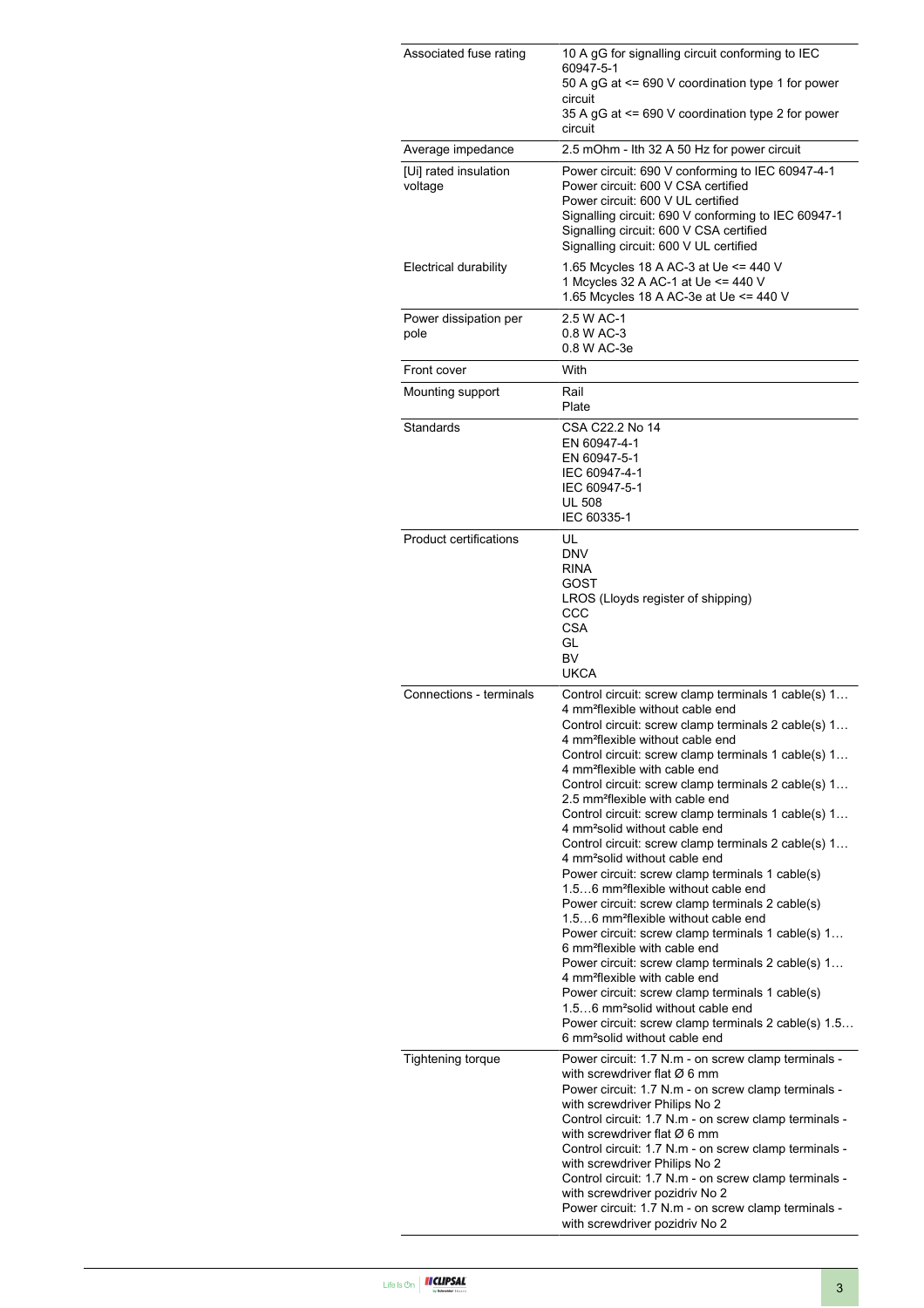| Operating time           | 1222 ms closing<br>419 ms opening                                                                                                                                          |
|--------------------------|----------------------------------------------------------------------------------------------------------------------------------------------------------------------------|
| Safety reliability level | B10d = 1369863 cycles contactor with nominal load<br>conforming to EN/ISO 13849-1<br>B10d = 20000000 cycles contactor with mechanical<br>load conforming to EN/ISO 13849-1 |
| Mechanical durability    | 15 Mcycles                                                                                                                                                                 |
| Maximum operating rate   | 3600 cyc/h 60 °C                                                                                                                                                           |

### **Complementary**

| Coil technology                 | Without built-in suppressor module                                                                                                                                                   |
|---------------------------------|--------------------------------------------------------------------------------------------------------------------------------------------------------------------------------------|
| Control circuit voltage limits  | 0.30.6 Uc (-4070 °C): drop-out AC 50/60 Hz<br>0.81.1 Uc (-4060 °C) operational AC 50 Hz<br>0.851.1 Uc (-4060 °C): operational AC 60 Hz<br>11.1 Uc (6070 °C): operational AC 50/60 Hz |
| Inrush power in VA              | 70 VA 60 Hz cos phi 0.75 (at 20 °C)<br>70 VA 50 Hz cos phi 0.75 (at 20 °C)                                                                                                           |
| Hold-in power consumption in VA | 7.5 VA 60 Hz cos phi 0.3 (at 20 °C)<br>7 VA 50 Hz cos phi 0.3 (at 20 °C)                                                                                                             |
| Heat dissipation                | 23 W at 50/60 Hz                                                                                                                                                                     |
| Auxiliary contacts type         | Type mechanically linked 1 NO + 1 NC conforming to IEC 60947-5-1<br>Type mirror contact 1 NC conforming to IEC 60947-4-1                                                             |
| Signalling circuit frequency    | 25400 Hz                                                                                                                                                                             |
| Minimum switching current       | 5 mA for signalling circuit                                                                                                                                                          |
| Minimum switching voltage       | 17 V for signalling circuit                                                                                                                                                          |
| Non-overlap time                | 1.5 Ms on de-energisation between NC and NO contact<br>1.5 ms on energisation between NC and NO contact                                                                              |
| Insulation resistance           | > 10 MOhm for signalling circuit                                                                                                                                                     |

#### Environment

| IP degree of protection               | IP20 front face conforming to IEC 60529                                                                                                                                      |  |
|---------------------------------------|------------------------------------------------------------------------------------------------------------------------------------------------------------------------------|--|
| Climatic withstand                    | Conforming to IACS E10<br>Conforming to IEC 60947-1 Annex Q category D                                                                                                       |  |
| Protective treatment                  | TH conforming to IEC 60068-2-30                                                                                                                                              |  |
| Pollution degree                      | 3                                                                                                                                                                            |  |
| Ambient air temperature for operation | $-4060 °C$<br>6070 °C with derating                                                                                                                                          |  |
| Ambient air temperature for storage   | $-6080 °C$                                                                                                                                                                   |  |
| Operating altitude                    | $03000$ m                                                                                                                                                                    |  |
| Fire resistance                       | 850 °C conforming to IEC 60695-2-1                                                                                                                                           |  |
| Mechanical robustness                 | Vibrations contactor open: 2 Gn, 5300 Hz<br>Vibrations contactor closed: 4 Gn, 5300 Hz<br>Shocks contactor open: 10 Gn for 11 ms<br>Shocks contactor closed: 15 Gn for 11 ms |  |
| Height                                | 77 mm                                                                                                                                                                        |  |
| Width                                 | 45 mm                                                                                                                                                                        |  |
| Depth                                 | 86 mm                                                                                                                                                                        |  |
| Net weight                            | $0.33$ kg                                                                                                                                                                    |  |

## Packing Units

| Unit Type of Package 1       | <b>PCE</b>       |
|------------------------------|------------------|
| Number of Units in Package 1 |                  |
| Package 1 Weight             | 357.0 g          |
| Package 1 Height             | 5.4 cm           |
| Package 1 width              | $9.2 \text{ cm}$ |
| Package 1 Length             | 10.8 cm          |
| Unit Type of Package 2       | S <sub>02</sub>  |
| Number of Units in Package 2 | 20               |
| Package 2 Weight             | 7.47 kg          |
| Package 2 Height             | $15 \text{ cm}$  |